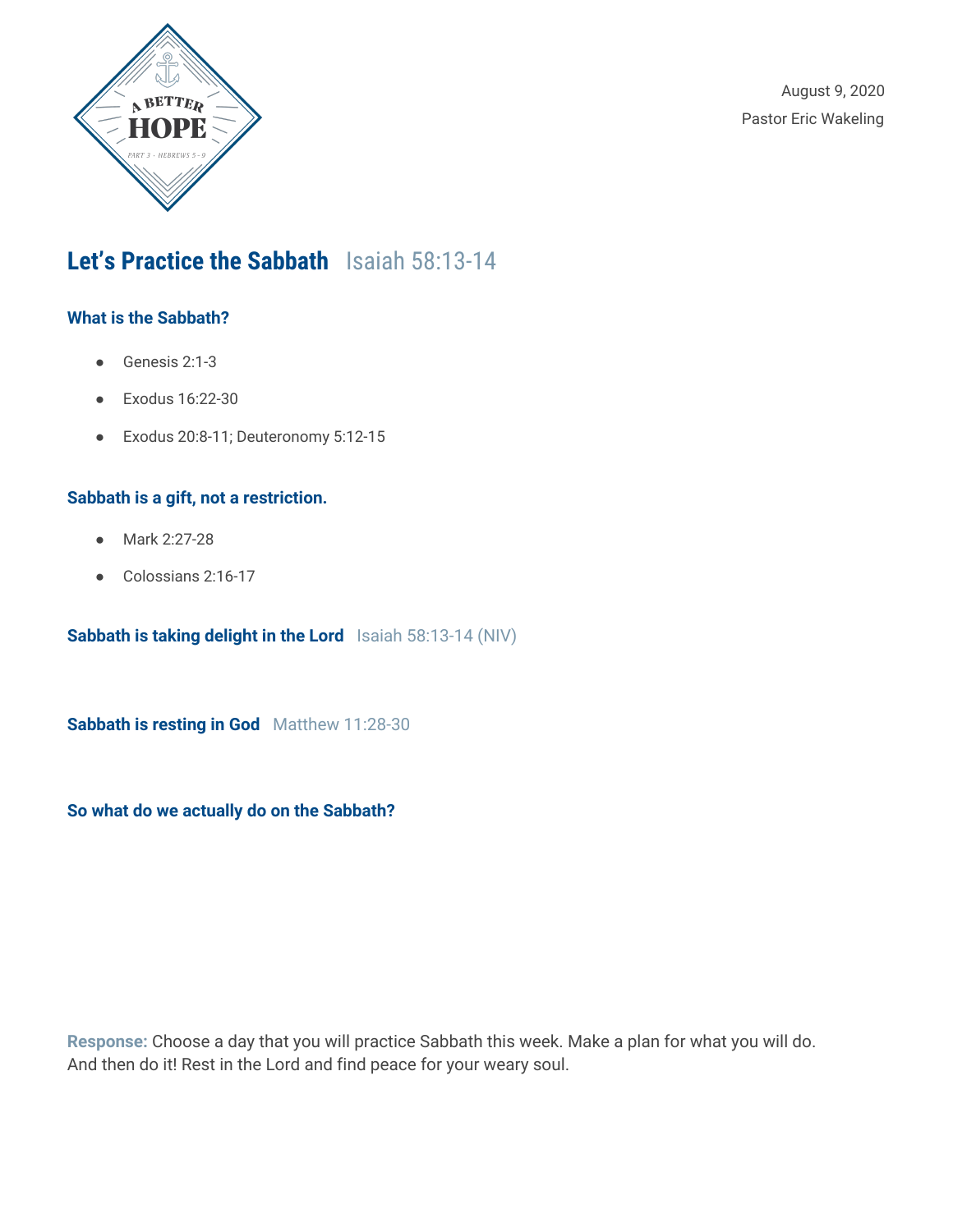

## **Preparation:**

If possible, find a quiet and comfortable place. Rid yourself of distractions such as your phone, television, school work, interruptions from others, etc. Spend some time in silence before God. In the midst of a loud world that we live in, quieting ourselves before the Lord helps us to reorient ourselves to Him so we can hear His voice and rest in Him.

Open yourself to God and intend to learn from Him. *"Lord, here I am, I present myself to You...Lead me and show me* how I can engage with You in Sabbath on a regular basis...Lord, when should I practice Sabbath? What can my day with *You practically look like? Lead me in such ways and speak to me now."*

## **Read the Text:** Genesis 2:1-3, Isaiah 58:13-14, & Matthew 11:28-30

Read each text a few times until you have a clear understanding of what the passage is saying.

#### $\left(3\right)$ **Contemplate + Journal**

Spend time thinking about and journaling your thoughts to the following questions listed below. Pastor & Author John Mark Comer describes Sabbath as anything that is "rest and worship." Open yourself up to God and ask Him to show you…

- What is life-giving for your soul?
- What activities or actions can help you connect with Jesus and enter into His rest?
- What opens you to awareness of God's presence with you?
- What may have to change or shift in your life in order to practice Sabbath weekly?

## **Praise + Worship**

Worship is an act or mindset shift that realigns us to the reality of who God is. Find this song on Spotify, YouTube, AppleMusic, etc. and the lyrics if you would like to read or sing along. Make this song your prayer and declaration of praise and worship as you hear truths being sung over you. Allow the Lord to minister to your heart in this time. **Song Recommendation: "[Rest](https://www.youtube.com/watch?v=mVKjCKYSGT4) in You" by All Sons & Daughters**

## **Closing Prayer**

Spend some time in prayer. Whether it is simply sitting in God's loving presence, expressing thankfulness and gratitude, and/or offering up supplication, pray what is on your heart in this time.

# **Blessing**

May you have the courage to step into a regular rhythm of practicing Sabbath and, as you do, may you experience true rest that only Jesus can give. May you take Jesus' yoke upon you and find rest for your soul. Matthew 11:29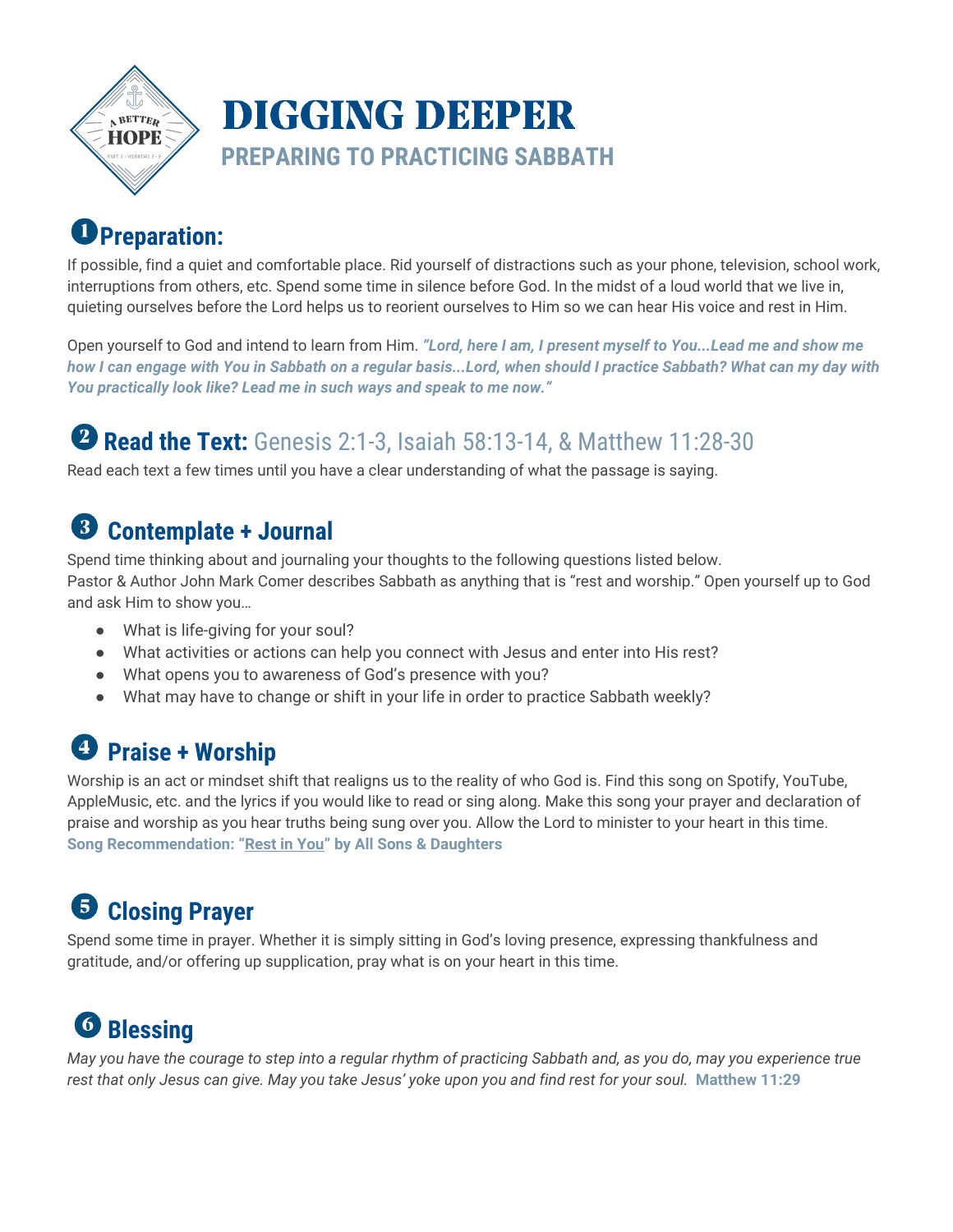### **NEXT STEPS**

**Your Response Today:** Do you want to take a next step in your faith, ask for prayer, or learn more about following Jesus? Take a moment to fill out our online connection card by texting **"Card"** to **970-00**

**Be Baptized:** Have you trusted in Jesus, but never been baptized? Then take a next step and join us for a Baptism Class August 2 or 9 at 11:00am on Zoom or 6:00pm on campus to learn about the method and meaning of this biblical command, and how you can participate in this exciting celebration taking place at the Beach Baptisms on Thursday, August 13. Sign up for the class and learn more at **calvarylife.org/baptism**

**Discover More:** Learn about ways you can connect to life at Calvary including weekly pastoral updates and online events, find resources to receive care and help through this season, and discover how we are reaching out with the good news of Jesus locally and globally at **CalvaryLife.org**

### **RESOURCES**

**Worship Services:** Our Worship Services will be streamed live online from the Worship Center each Sunday at 9:30am in English and there is also a service streamed live from the Chapel in Spanish at 11:00am. Find ways to watch and resources for you and your family on our website at **calvarylife.org/live** We also have on-campus outdoor services now available. RSVP is required - learn more and sign up on our Church App. Find out more at **calvarylife.org/app**

**Family Activities:** Find ways to help "do church" with your kids and fun activities to build their faith each Sunday and throughout the week with great resources provided by Calvary Town at **calvarylife.org/town**

**Corner Bookstore:** The Corner is now open on Sundays following each on-campus worship service. At the Corner, we believe a good book can change a life, especially God's Word. So, every purchase provides an opportunity to help fuel Bible distribution locally and translation globally. Come support some amazing causes and discover great resources to help you grow in your faith. **calvarylife.org/corner**

**Find Help or Give Help:** Do you need assistance or encouragement in this season? Or, do you want to get involved and be available to help others in need? Find ways to receive help or give help at **calvarylife.org/help**

**Ways to Give:** Please pray for those who are affected economically by this virus and for our church finances as well, that God would sustain and provide through this challenging season. Please consider mailing a donation to the church or you can give online simply and securely this week at **calvarylife.org/give**



CONNECT.GROW.REACH 1010 N. Tustin Ave. | Santa Ana | CA

phn | 714.973.4800 web | calvarylife.org